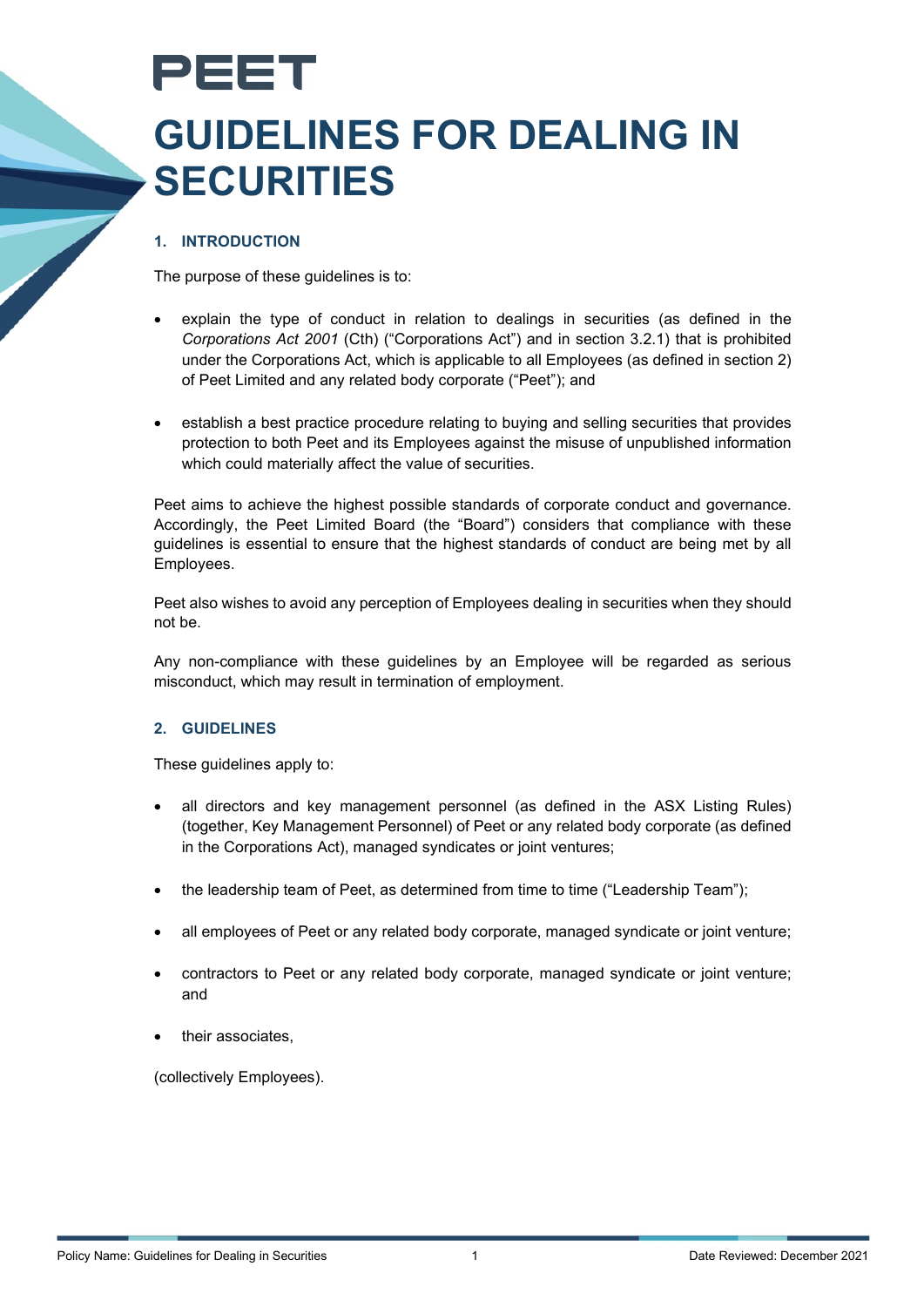# **2.1. Window Period**

Subject to 2.3 below, Employees may buy or sell Peet's securities on the ASX in the period of 60 days commencing immediately following the:

- announcement of half-yearly results;
- announcement of annual results; or
- holding of the Annual General Meeting,

EXCEPT where:

- (a) an Employee is in possession of price sensitive information; or
- (b) Peet is in possession of price sensitive information and has, during the "window" set out above, notified the Employee that they may not buy or sell securities during all or part of any such period.

Employees may also buy or sell Peet's securities on the ASX during the period that Peet has a current prospectus or other form of disclosure document on issue pursuant to which persons may subscribe for securities.

If you are not sure whether a window period is open, please consult with the Group Company Secretary or the Compliance Officer.

#### **2.2. Other Periods**

Subject to 2.3 below, dealing in Peet's securities outside of the "window" period is prohibited, unless Employees receive clearance by informing and receiving approval from the Managing Director prior to undertaking a transaction.

Employees are required to complete Annexure A if they seek approval to trade in Peet's securities outside the "windows" specified in 2.1.

It is intended that a request to trade outside of the "window" period will be answered within 48 hours.

#### **2.3. Key Management Personnel and the Leadership Team Procedures for Dealing**

At all times, Key Management Personnel and the Leadership Team must follow the procedure below for any proposed dealing in Peet's securities:

- a director of Peet (including the Managing Director) must notify the Chairman and Group Company Secretary prior to undertaking a transaction;
- the Chairman must notify the Board or the Lead Independent Director and the Group Company Secretary, prior to undertaking a transaction; and
- members of the Leadership Team must notify the Managing Director and the Group Company Secretary prior to undertaking a transaction.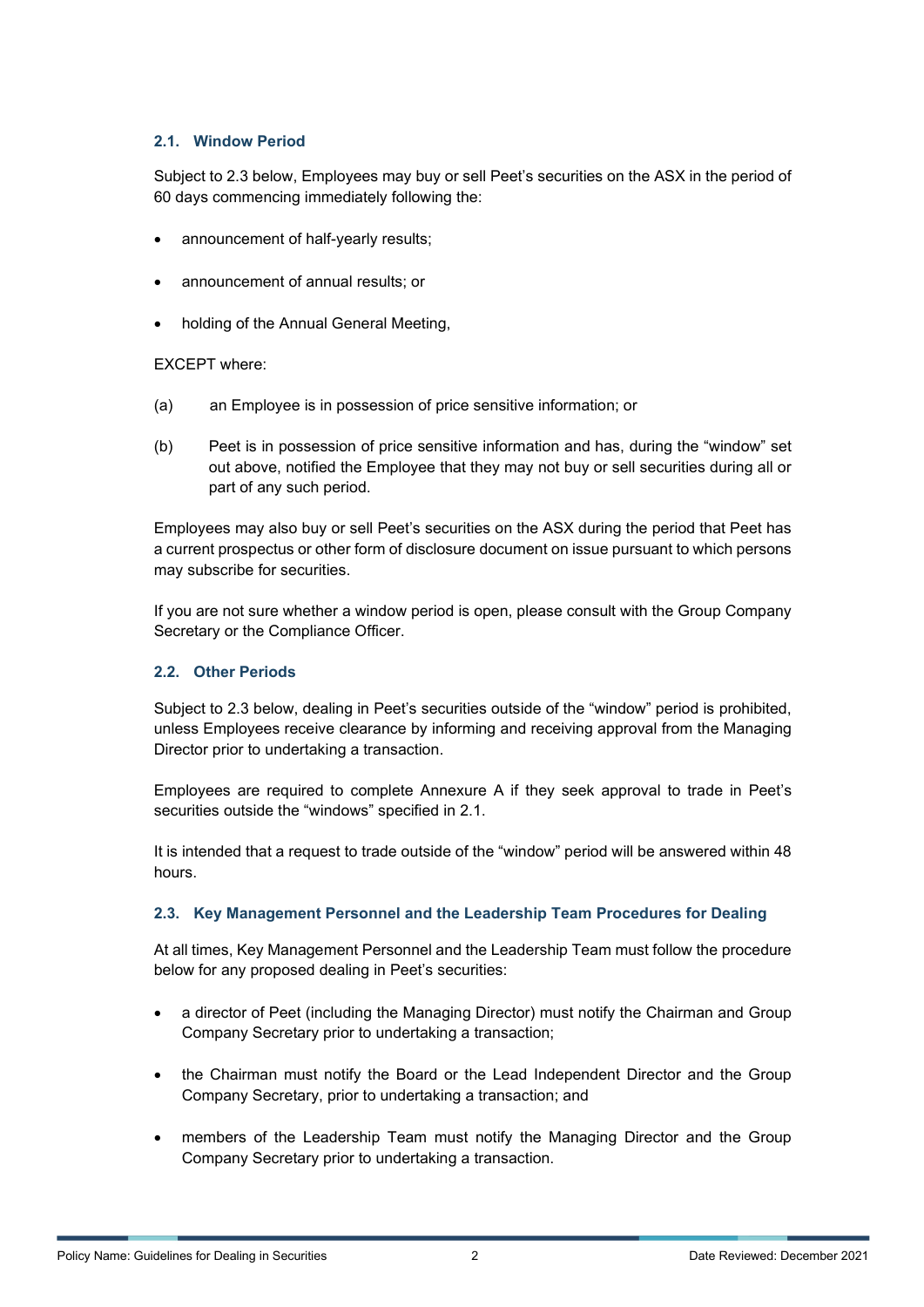ASX Listing Rule 3.19A requires a listed company to advise ASX of a change in a notifiable interest of a director no more than 5 business days after the change occurs. A director of Peet is required to complete a standard memorandum (Annexure B) and pass it on to the Group Company Secretary when they either buy or sell securities in Peet. The standard memorandum includes confirmation as to whether or not the trade occurred outside the specified "windows" where prior clearance was required, whether that clearance was granted, the date that clearance was granted, and for what period.

Key Management Personnel and members of the Leadership Team are required to complete Annexure A if they seek approval to trade in Peet's securities outside the "windows" specified in 2.1.

Unless there are exceptional circumstances, approval will not be given to enable Key Management Personnel and the Leadership Team to trade in Peet's securities outside the "windows".

Exceptional circumstances in which Key Management Personnel and the Leadership Team may be permitted to buy or sell Peet's securities include:

- severe financial hardship;
- certain passive trades;
- a court order requiring the sale of the securities; or
- when the company has announced such information ahead of the complete release of half yearly results or annual results such that the Board is satisfied that there is no price sensitive information about Peet that is not generally available; and that there will not be a perception that any trading by Key Management Personnel and the Leadership Team is on the basis of price sensitive inside information, and will be determined by the Board.

The Board may require the person requesting to trade to provide evidence to satisfy the Board that they are in severe financial hardship and that the proposed trade is the only reasonable course of action available.

Any approval given to enable Key Management Personnel and the Leadership Team to trade in Peet's securities may be given for such period of time as is specified in the approval and may be withdrawn at any time.

# **2.4. Short Term Dealing**

Employees may not deal in Peet's securities on a "short-swing" basis, except in circumstances of special hardship, with the Managing Director's approval. That is, Employees may not buy and sell securities within a three-month period. In addition, Employees may not enter into any other short-term dealings (for example, forward contracts) except with the approval of the Managing Director.

# **2.5. Employee Share Option Plan and Performance Rights**

Options and performance rights held pursuant to the Peet Limited Employee Share Option Plan and the Performance Rights Plan may be exercised at any time in accordance with the rules of each respective plan.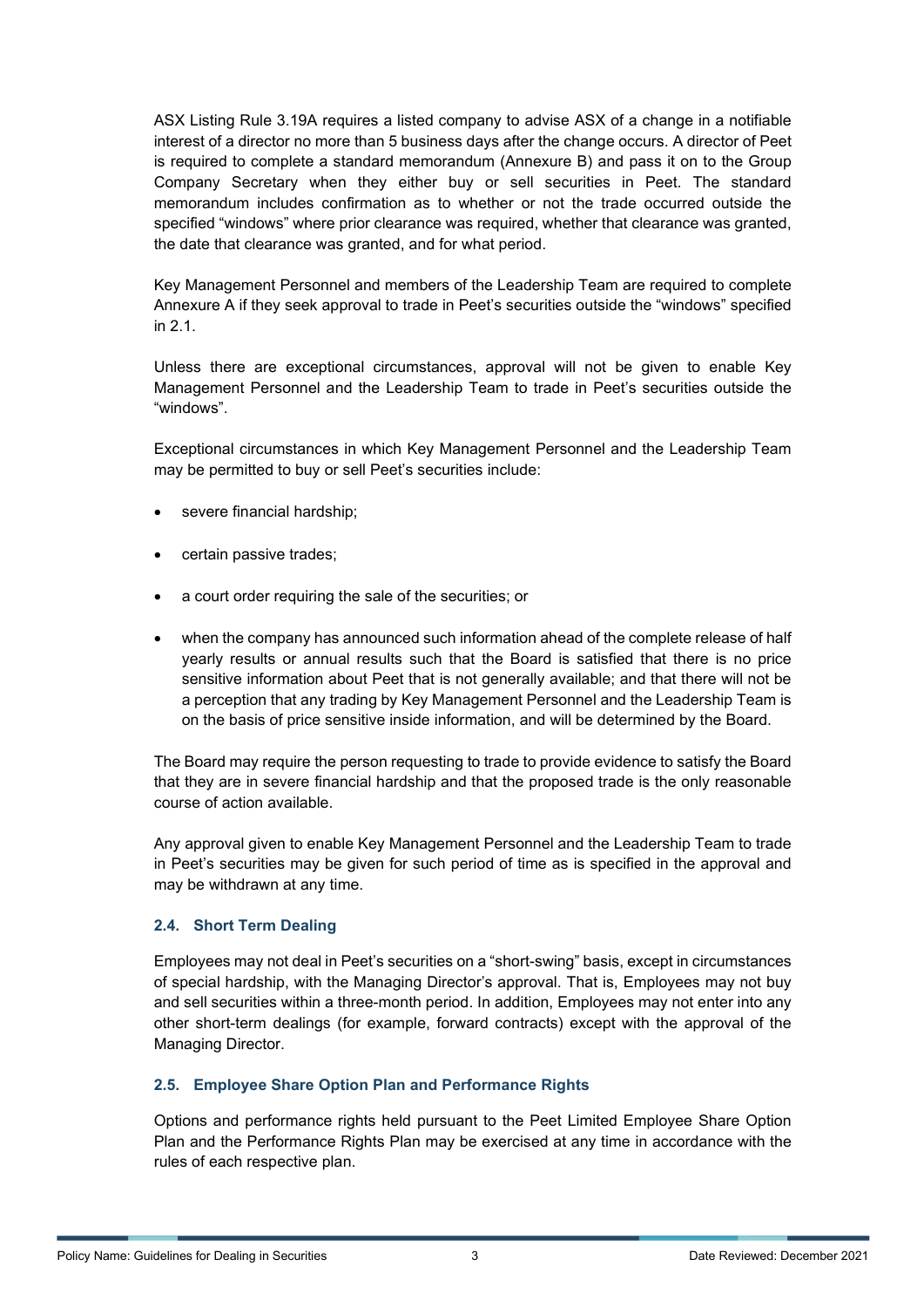However, any dealings in securities acquired upon exercise of options or performance rights must only occur in accordance with these guidelines.

# **2.6. Employee Share Acquisition Plan, Deferred Employee Share Plan and Dividend Reinvestment Plan**

Participation in the Peet Limited Employee Share Acquisition Plan, Deferred Employee Share Plan or the Dividend Reinvestment Plan (the "Plans") are not restricted by these guidelines, however any dealings in securities acquired pursuant to the Plans are required to be in accordance with these guidelines.

## **2.7. Hedging of Unvested Securities**

It is a condition of these guidelines that no schemes are entered into by any Employee that specifically protects the value of unvested shares, options and performance rights granted under any equity-based remuneration plans.

## **2.8. Other Excluded Trading**

The trading that is not restricted by these guidelines includes the following:

- transfers of securities of Peet already held into a superannuation fund or other saving scheme in which the Employee is a beneficiary;
- an investment in, or trading in units of, a fund or other scheme (other than a scheme only investing in the securities of Peet) where the assets of the fund or other scheme are invested at the discretion of a third party;
- where an Employee is a trustee, trading in the securities of Peet by that trust provided the Employee is not a beneficiary of the trust and any decision to trade outside of a "window" is taken by the other trustees or by the investment managers independently of the Employee;
- undertakings to accept, or the acceptance of, a takeover offer;
- trading under an offer or invitation made to all or most of the security holders, such as, a rights issue, a security purchase plan, a dividend or distribution reinvestment plan and an equal access buy-back, where the plan that determines the timing and structure of the offer has been approved by the Board. This includes decisions relating to whether or not to take up the entitlements and the sale of entitlements required to provide for the take up of the balance of entitlements under a renounceable pro rata issue; and
- such other transfers of securities as are determined by the Board not to be restricted, having regard to the Corporations Act, the ASX Listing Rules and the need to ensure there is no perception that any Employee is trading in securities whilst in possession of inside price sensitive information.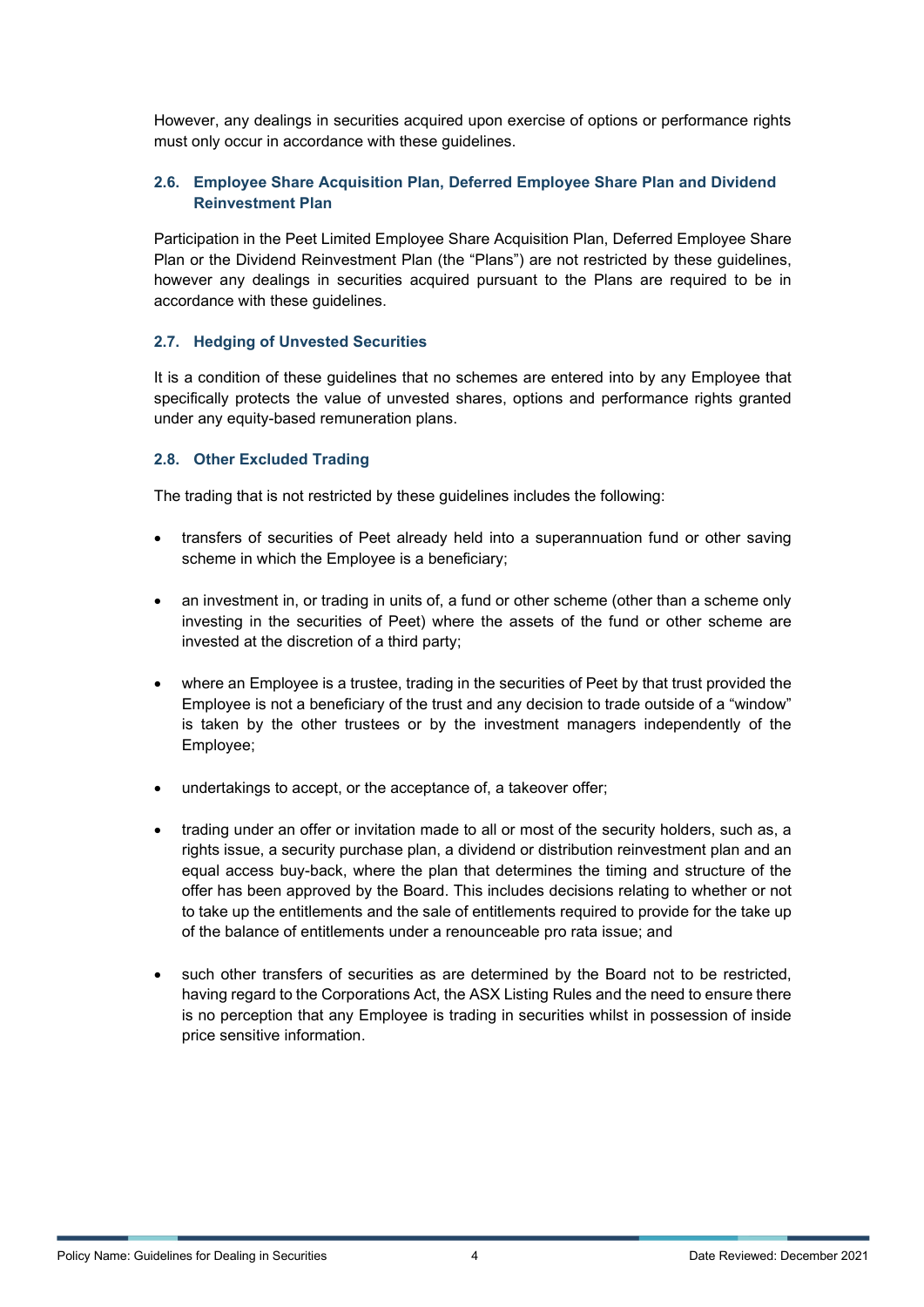## **3. DEALING IN SECURITIES**

#### **3.1. Summary of Prohibited Conduct**

The Corporations Act prohibits "insider trading".

Under the Corporations Act, a person is prohibited from dealing in securities where the:

- person possesses information which is not generally available to the public; and
- information may have a material effect on the price of securities of the relevant entity; and
- person knows or ought reasonably to know that the information is not generally available and if it were it might have a material effect on the price of securities.

In addition, a person with inside information must not procure another person to deal in Peet's securities nor communicate the information (directly or indirectly) to another person who the person believes may deal (or procure someone else to deal) in Peet's securities.

The key concepts are discussed in more detail below.

#### **3.2. Relevant Terms**

#### **3.2.1 Securities**

The definition of securities in the Corporations Act is very broad. Securities include, ordinary shares, preference shares, options, performance rights, debentures, convertible notes and corporate bonds.

It also extends to items relating to securities issued by Peet (for example, warrants and other derivative products).

#### **3.2.2 Dealing in securities**

Dealing in securities is a broad concept and covers more than simply buying or selling shares. It extends to exercising options over shares and entering agreements to buy or sell securities. That is, under these guidelines and the law, the prohibition on dealing means that you are not permitted to:

- buy or sell; or
- enter into an agreement to subscribe for, buy or sell, securities,

where you possess information that is not generally available and which a reasonable person would expect to have a material effect on the price or value of those securities.

If you possess price sensitive information that is not generally available, you are also prohibited from:

- procuring any other person to deal in those securities; or
- directly or indirectly communicating the information to another person who you believe is likely to deal in, or procure another to deal in, those securities.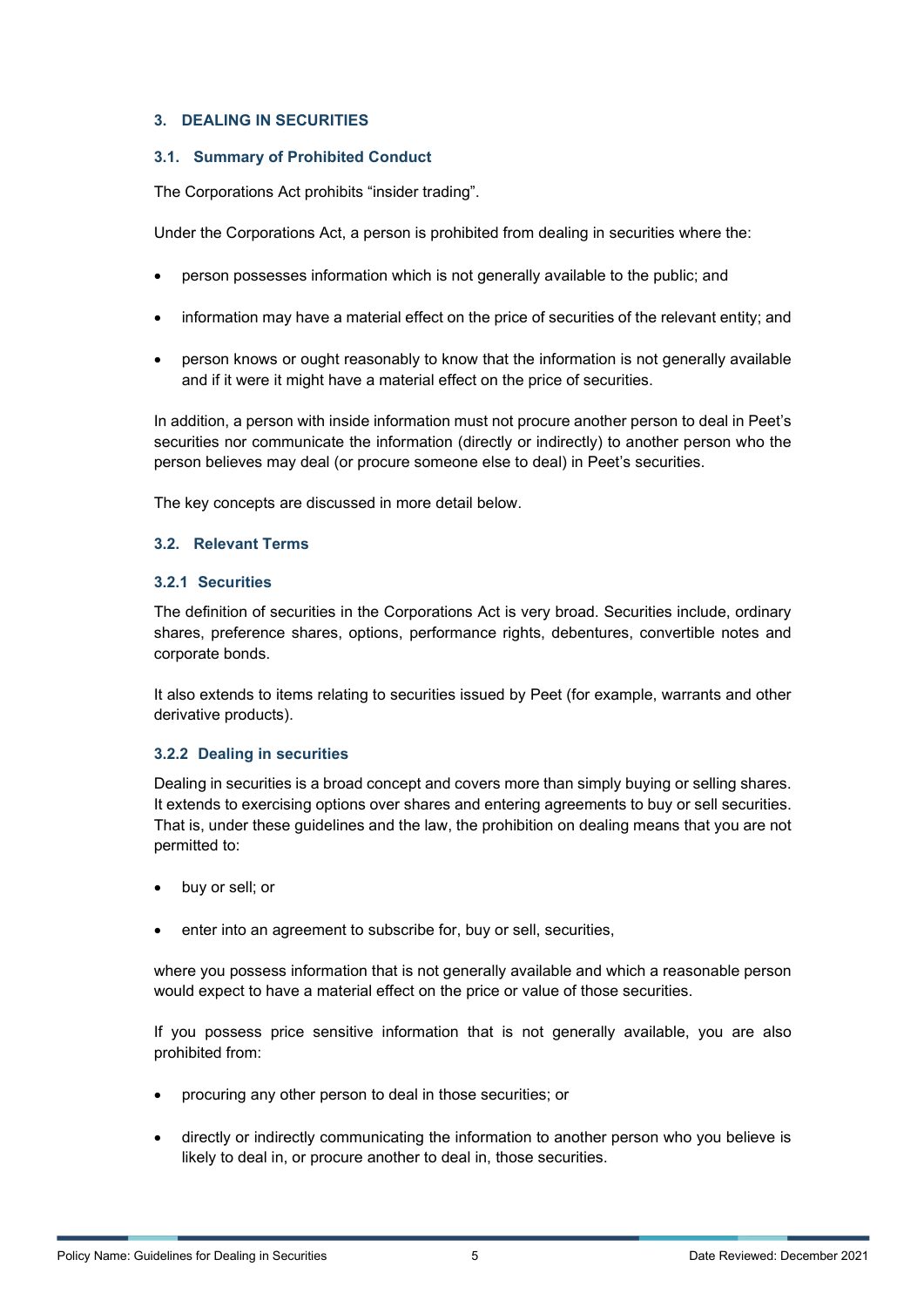Procuring means enticing, encouraging, persuading, causing or securing another person to do something. For the purposes of these provisions procuring includes inciting, inducing or encouraging an act or omission.

For example, you cannot ask or encourage family members to deal in securities when you possess price sensitive information, and you should not communicate price sensitive information.

Key Management Personnel and the Leadership Team will customarily be privy to price sensitive information that is not generally available.

Accordingly, Key Management Personnel and the Leadership Team should ensure that they do not deal in Peet's securities when they or Peet possess 'inside information' (even during a "window" as set out above).

In general, other Employees will be free to deal in Peet's securities during the window period, unless otherwise notified by Peet and/or they possess "inside information".

## **3.2.3 Information that is generally available**

Information is "inside" if it is not generally available but which, if it were generally available, a reasonable person would expect it to have a material effect on the price or value of a security.

Information is considered to be "generally available" if it:

- consists of readily observable matter; or
- has been made known in a manner likely to bring it to the attention of investors in securities of corporations of that kind; or
- may be deduced, inferred or concluded from the above.

That is, information will be "generally available" if it has been released to the ASX, published in an Annual Report or prospectus or otherwise been made generally available to the investing public.

#### **3.2.4 Material Effect on the Price of Securities**

Information is considered by the Corporations Act to be likely to have a material effect on the price or value of securities of a company if the information would, or would be likely to, influence persons who commonly invest in securities in deciding whether or not to subscribe for, buy or sell those securities.

It is not possible to list all of the information that may be material, however, examples of the type of information that may have a material effect on Peet's share price, includes:

- information regarding a material increase or decrease in Peet's financial performance from previous results or forecasts;
- a proposed material business or asset acquisition or sale;
- the damage or destruction of a material operation of Peet;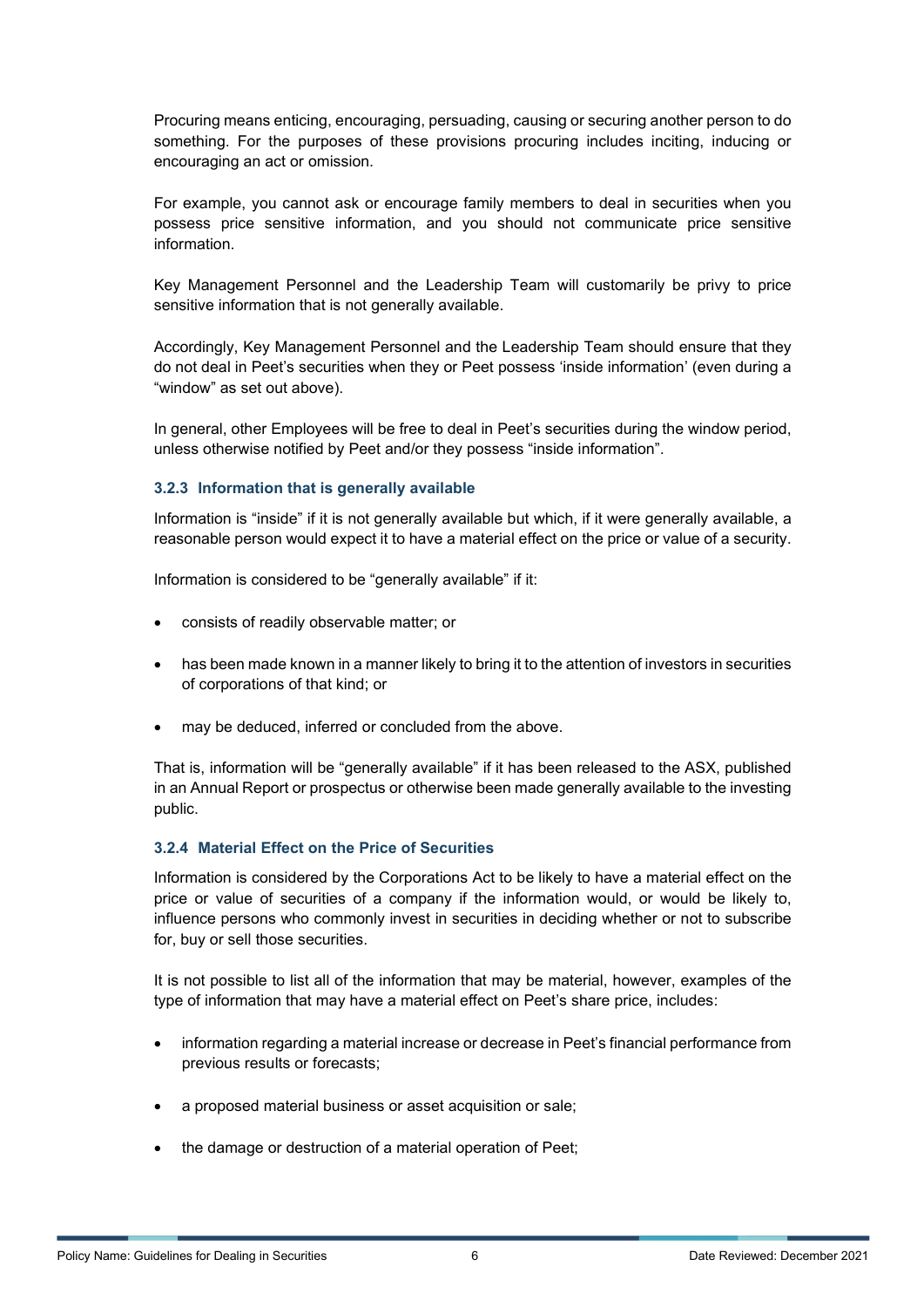- proposed material legal proceedings to be initiated by or against Peet;
- regulatory action or investigations undertaken by a government authority;
- the launch of a material new business; or
- a proposal to undertake a new issue of securities or major change in financing.

#### **3.2.5 Information**

For the purposes of the insider trading provisions of the Corporations Act, information is defined broadly and includes matters of supposition and other matters which are insufficiently definite to warrant being made known to the public. It also includes matters relating to the intentions of a person.

## **3.3. Relationship to the Continuous Disclosure Regime**

The Corporations Act and the ASX Listing Rules require Peet to immediately release to the ASX any information concerning Peet which may reasonably be expected to have a material effect on the price or value of Peet's securities, subject to limited exceptions.

As a result of the operation of the continuous disclosure regime, usually all material price sensitive information will be generally available. However, there are limited circumstances in which disclosure is not required. In these situations, there may be people with "inside information" who would breach the insider trading prohibition if they dealt in securities at that time.

Specifically, the ASX Listing Rules do not require disclosure where:

- a reasonable person would not expect the information to be disclosed; and
- the information is confidential and the ASX has not formed the view that the information has ceased to be confidential; and
- one or more of the following applies:
	- **i** it would be a breach of law to disclose the information;
	- the information concerns an incomplete proposal or negotiation;
	- the information comprises matters of supposition or is insufficiently definite to warrant disclosure (e.g. the effect of an event on Peet has not yet been quantified);
	- the information is generated for internal management purposes of the entity (e.g. internal management accounts or an internal management report); or
	- the information is a trade secret.

Although information does not need to be disclosed under the ASX Listing Rules, Employees may possess "inside information". If a person deals in Peet's securities at a time when that person is aware of information which, but for a carve-out to the ASX Listing Rules, would need to be disclosed to the market, that person will be in breach of the insider trading provisions.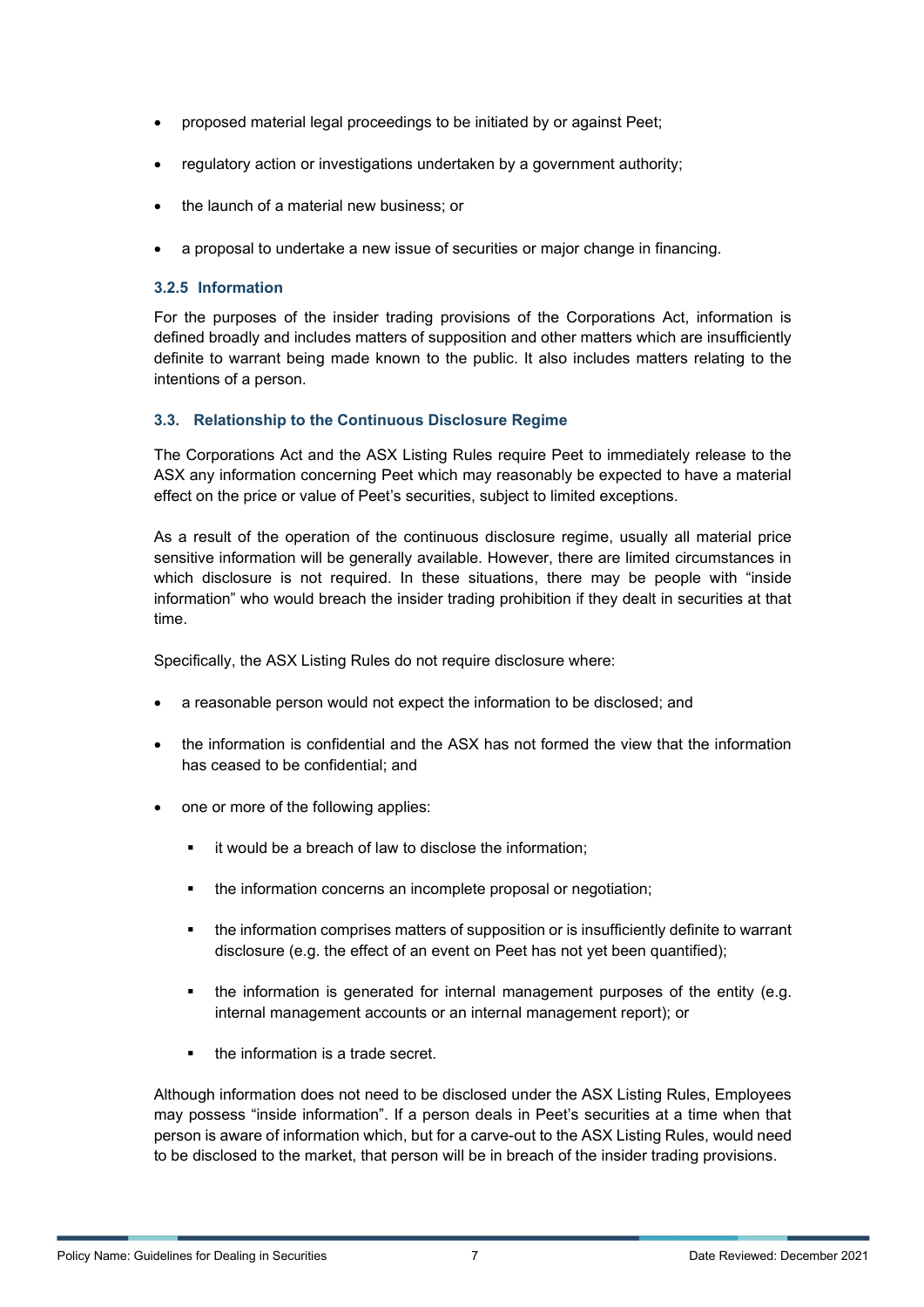# **4. SECURITIES IN OTHER COMPANIES**

Whilst in general you are free to deal in securities in other listed companies, the prohibited conduct under the Corporations Act includes dealings in securities of Peet as well as of other listed companies with which Peet may be dealing (such as Peet's customers or joint venture partners) where an Employee possesses "inside information" in relation to that other company.

That is, if you are aware of information that is not generally available but which, if it were generally available, a reasonable person would expect it to have a material effect on the price or value of a security, you should not deal in the securities of the companies that it affects. For example, where you are aware that Peet is about to sign a major agreement with another company, you should not buy securities in either Peet or the other company.

#### **5. PENALTIES**

A person who commits a breach of the insider trading provisions could be subject to criminal liability (substantial fines and/or imprisonment may be imposed) or civil liability (substantial pecuniary penalties can be imposed).

In addition, a person who contravenes or is involved in a contravention of these provisions may be liable to compensate any person who suffers loss or damage because of the conduct.

In the case of a body corporate, the commitment of an offence under the insider trading provisions is also punishable by substantial fines.

# **6. DEFENCES**

The Corporations Act sets out several defences for conduct which would otherwise breach the insider trading prohibition. These defences are complex and, in general, will not apply to you. On this basis, you should not deal in Peet securities until you have received the required approval from the relevant person as detailed above.

Breaches of the insider trading laws have serious consequences for both the Employee concerned and Peet. It may also give rise to adverse public scrutiny and media comment. It is therefore important that Employees adhere to these guidelines at all times.

# **7. COMPLIANCE PROCEDURES**

The Group Company Secretary and Compliance Officer will monitor compliance with this Policy and will ensure that:

- (a) appropriate records are kept of Employee requests to trade outside a "window" period, decisions of such applications, and notifications of trading by Key Management Personnel and the Leadership Team;
- (b) attendance by members of the Key Management Personnel and Leadership Team at training on the Policy;
- (c) sign-offs by Key Management Personnel and the Leadership Team are being received stating that they understand the Policy and are in compliance with it;
- (d) regular reminders on the Policy are circulated to Employees; and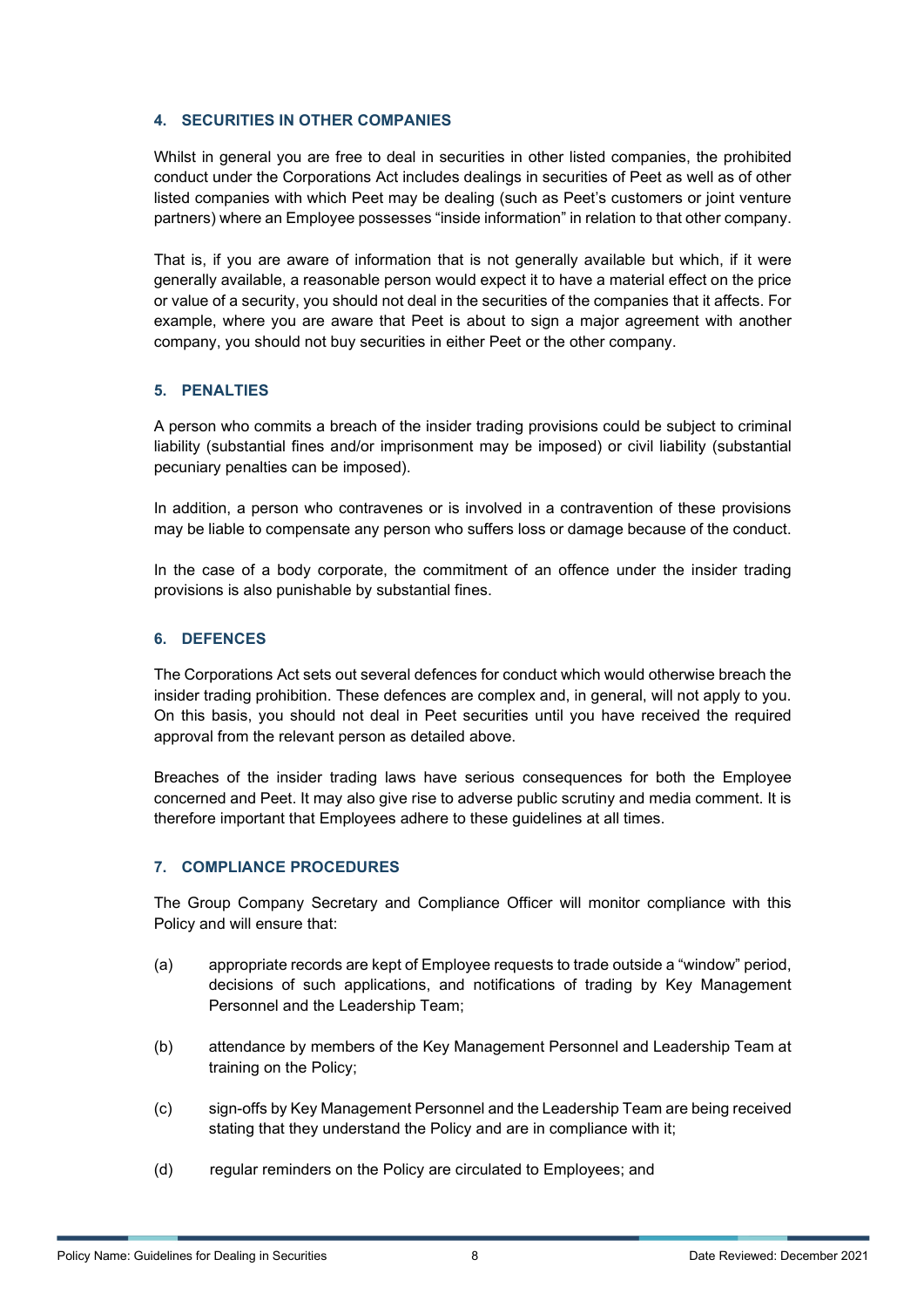(e) any breach of the Policy is treated as a serious matter and is appropriately investigated.

# **8. WHO TO CONTACT**

It should be noted the approval of the Managing Director, or other Directors will be required for specific activity, however if you are in any doubt regarding the process, or your proposed dealing in securities, you should contact the Group Company Secretary or the Compliance Officer.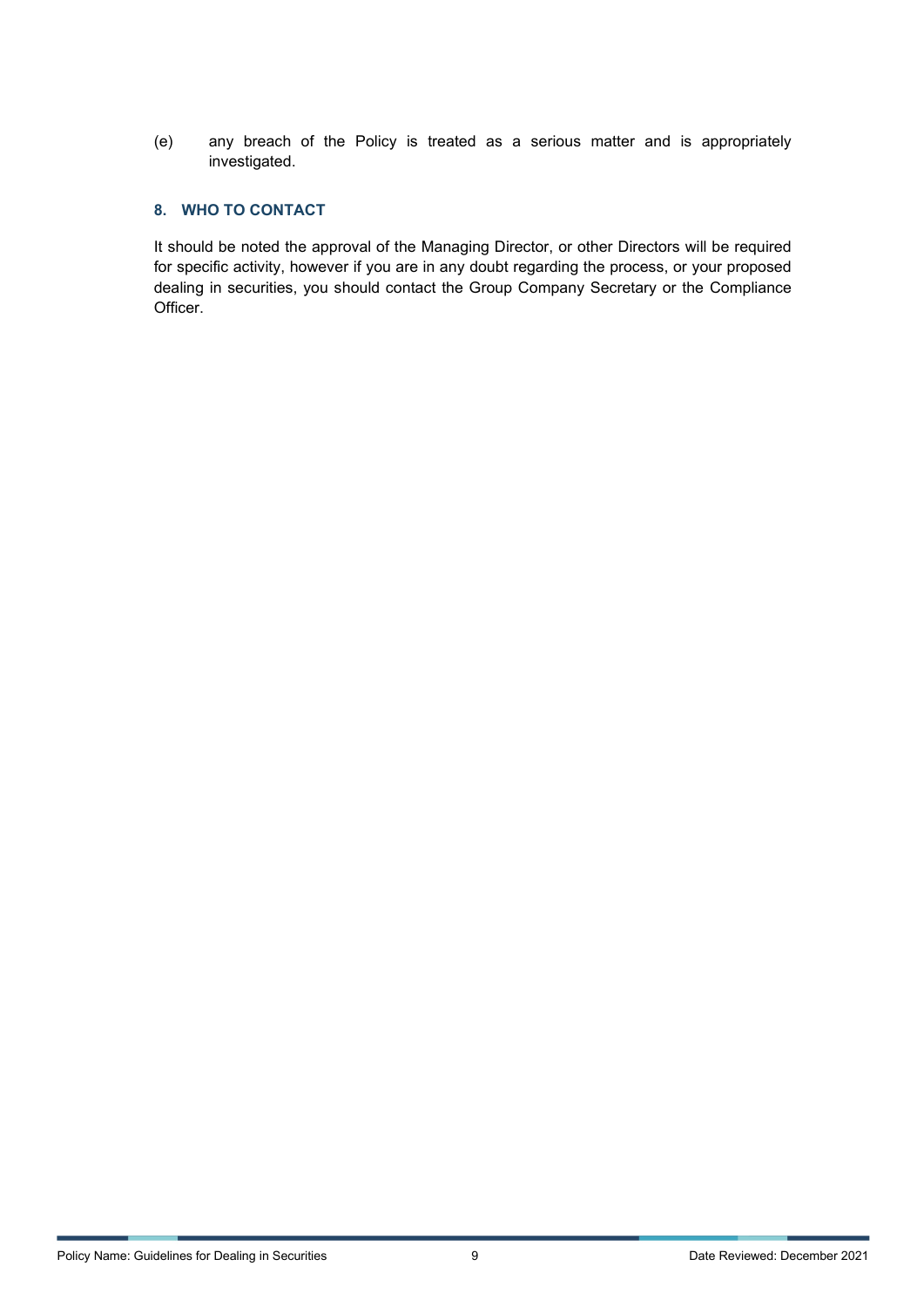

| <b>MEMORANDUM</b> |                                        |  |
|-------------------|----------------------------------------|--|
| To:               | Peet Limited - Managing Director & CEO |  |
| From:             |                                        |  |
| Cc:               |                                        |  |
| Date:             |                                        |  |
| Re:               | Request to trade outside "windows"     |  |

Please consider the below application to trade in Peet's securities outside the "windows" specified in the Company's Guidelines for Dealing in Securities.

## **REQUEST TO TRADE OUTSIDE "WINDOWS"**

| Name of entity                | Peet Limited   |
|-------------------------------|----------------|
| <b>ABN</b>                    | 56 008 665 834 |
| <b>Class</b>                  | Ordinary       |
| Number acquired               |                |
| <b>Number disposed</b>        |                |
| <b>Value/Consideration</b>    |                |
| <b>Reason for trade</b>       |                |
| Date/period of proposed trade |                |

| $\overline{\phantom{a}}$<br>Dec: | -- |  |
|----------------------------------|----|--|
|                                  |    |  |

Signature:

*To be completed by Managing Director / CEO:*

| <b>Grant request</b>                             | YES / NO |
|--------------------------------------------------|----------|
| If granted, duration of clearance                |          |
| Reason for denial of request<br>(if appropriate) |          |

Signed by: Date:

Managing Director / CEO

Level 7, 200 St Georges Terrace, Perth WA 6000 | PO Box 7224, Cloisters Square WA 6850 Telephone 08 9420 1111 | Facsimile 08 9481 4712 | Email perth@peet.com.au | peet.com.au